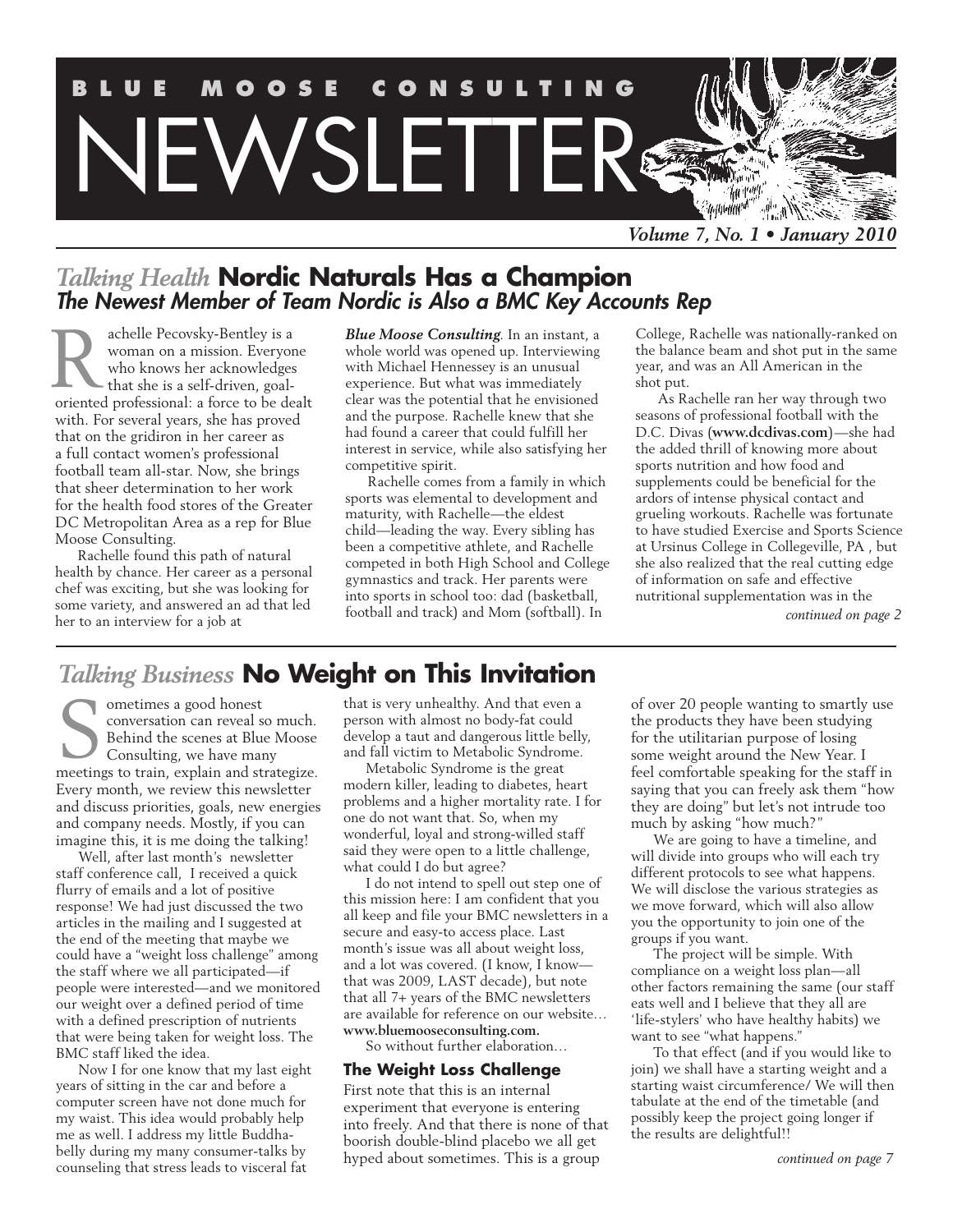# **Nordic Naturals Has a Champion**

*continued from page 1*

natural foods field. Indeed, the marketplace had much to offer.

As her sports career and work agenda began paralleling the work of BMC, the synchronicity was immediate. It is obvious that superior nutraceuticals and herbal products are essential for optimal performance in competitive sports. Rachelle immediately realized the benefits of the Omega-3s and she embraced Nordic Naturals and the dedication they put into their manufacture and education.

"Nordic Naturals are the finest fish oil supplement in the marketplace. I really do notice a difference in my mind and body while taking them during my two seasons of professional sports. Nine years later, I was recovering just as fast as I did in my mid-twenties."

To Rachelle, the excitement was contagious. She soon had several teammates taking Nordic Naturals. "I noticed how the performance of a 44-year-old friend led to her best season ever after starting with Nordic." The D.C. Divas have had two exceptional winning seasons these last two years, and Rachelle has never felt better.

"I very quickly realized the value of Omega-3s to the body for recovery and anti-inflammatory support, and to have something so comprehensive to enhance recovery and mental focus in one supplement was pretty profound." Rachelle has taken the Nordic Naturals *Arctic Cod Liver Oil* for years now—two tablespoons daily—and now she is also adding the Nordic *Omega Longevity* to her regime.

Success often comes to those who work the hardest, and give the most of themselves. Rachelle became an instant star in this world of natural nutritional supplementation. A quick study, she was able to take all the "inside scoops" and translate them well to store personnel. As we all know, one of the hardest things is training staff, and getting them to both grasp the essentials and be able to contextualize that information into meaningful communication meant to teach and lead. Rachelle hit the ground running; studying the playbooks and running the patterns brilliantly: Omega-3s and probiotics as essential nutrients; whey protein as the highest Biological Value protein available; turmeric and cinnamon as outstanding spices for human health.

It was inevitable that Rachelle would see the value of her role as educator increase. So, after two years of working in the DC area market—and after a few

#### **Another Reason to Join the Natural Products Association Natural Products Association has a new CEO**

Friends of Blue Moose Consulting, my name is John Gay. In late October, I took over as executive director and CEO of the Natural Products Association, which represents nearly 10,000 retailers, manufacturers, wholesalers, and distributors of natural products including foods, dietary supplements, and health and beauty aids. NPA has a staff of 14 in offices in Washington D.C., Santa Ana, California, and Beijing, China. I come to this post with almost 25 years of experience in Washington, most recently heading government relations for the National Restaurant Association. I hope you will visit our new website, **NPAinfo.org**, to learn more; and then join us as we advocate for the rights of consumers, retailers, and manufacturers of natural products.

bright minds put their heads together—it was decided that Rachelle would join the athlete-educators of *Team Nordic*.

**Nordic Naturals** has long understood the importance of Omega-3 nutrition to the athlete. Not only has Dr. Joseph Maroon been their Medical Director for years, but they have also expanded their relationship with the National Football League when *Nordic Naturals Ultimate Omega™* became the first fish oil worldwide to be included in the NFL/

A tilta siste li

to do public outreach and education to the sport's community, and to help market the Nordic Naturals name.

Rachelle comments: "Having this program is going to be effective in reaching the demographic of people who train and compete at a high level. These people care about what goes into their body, and they pay attention to what happens to their body and notice what works and what doesn't." This is a big

market in the U.S. today, and one that the natural foods industry has not made strong inroads with. This is also a allegiance to a product that is trustworthy: a new customer that Nordic Naturals is bringing to you!



NFLPA Sports Nutrition Label Certification Program. Dr. Maroon, brainsurgeon, author, teacher and Ironman triathlete, is also both on the medical support team for the 2009 World Champion Pittsburg Steelers and is a nationally recognized expert on severe pain issues and concussions. Nordic Natural's support for human health is far-reaching and positive. To learn more about this program, go to **www.nnathletes.com.**

Nordic understands the value of truthful science, education and marketing. Stores that team with Nordic are teaming with a winner!

*Team Nordic* is part of that outreach. Currently composed of a world-class skier, a body-building champion, a marathon runner, beach volleyball player a surfer, and now Rachelle, this team has been gathered

Recently, Nordic flew Rachelle to Watsonville to meet the other members for a three-day intensive. "We were given training specific to athletes, and also did a team bonding exercise, as we worked as a team (sailing) in a new sport for all the members."

They had a photo shoot, toured the offices and participated in a seminar on how to work with the media as brand ambassadors.

Since then, Rachelle has been interviewed on an ESPN affiliate in Tampa, Florida that reaches 75,000 people. The opportunities are limitless. So the question is: how can this situation benefit you?

*continued on page 6*

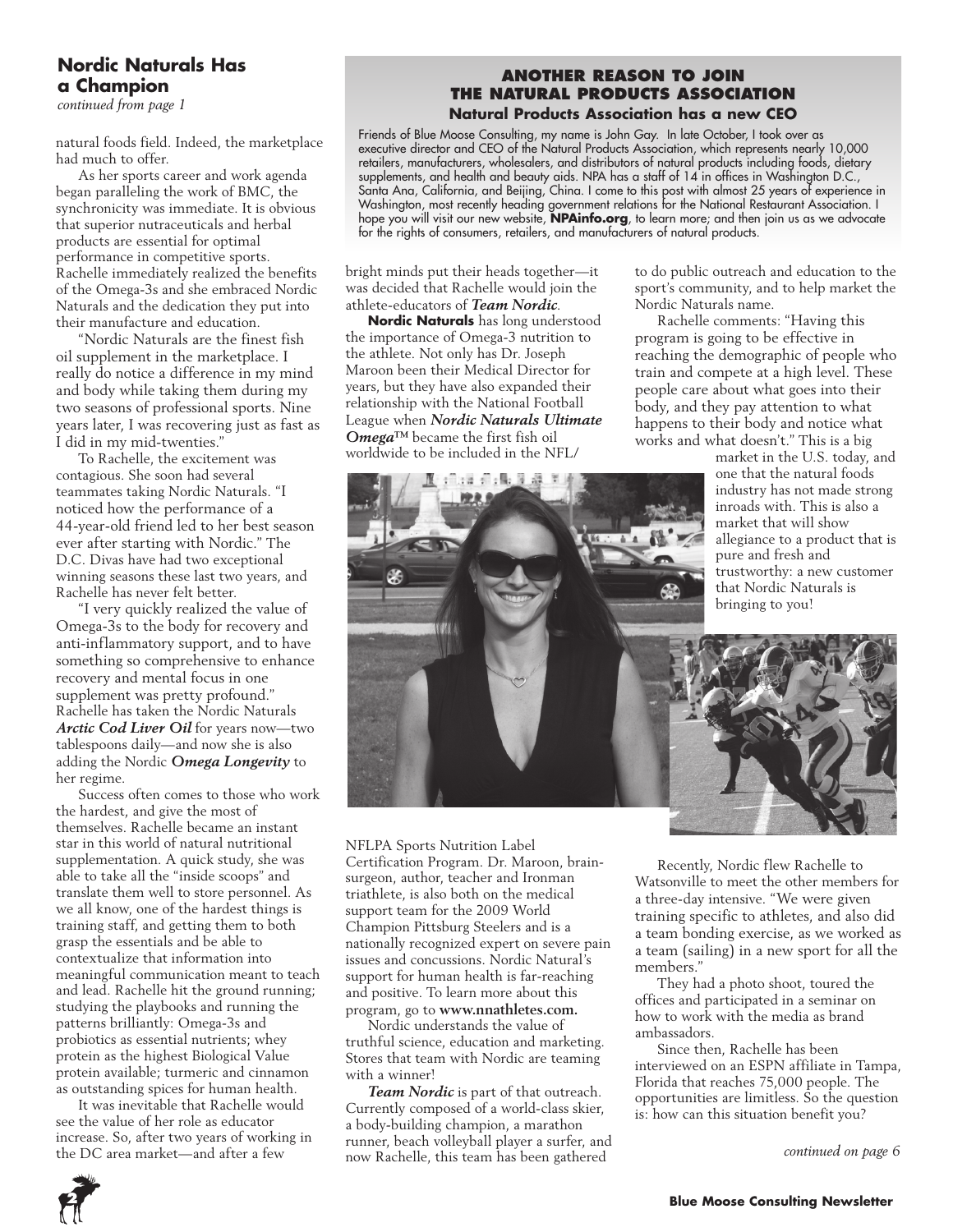

# **January Promotions 20% Off in 3 EA's**

*Black Elderberry Black Elderberry Glycerite Echinacea-Goldenseal Compound Virattack™ Compound Osha*

VIRATTACK™ COMPOUND: *Supports Healthy Function of the Immune System\** Lomatium root, St. John's Wort flower & bud, Echinacea root, Olive Leaf, Lemon Balm leaf & flower

ECHINACEA GOLDENSEAL COMPOUND: Echinacea root, Goldenseal rhizome & roots, Osha root, Spilanthes herb, Yerba Santa leaf, Horseradish root, Ginger rhizome, Black Elderberry fruit, Yarrow flower, Wild Indigo root\*

*\* these statements have not been evaluated by the FDA*



# NORDIC<sup>®</sup> **NATURALS**

Pure and Great Tasting Omega Oils

# It will be a GOOD YEAR **NOW shipping: Omega-3 Effervescent**

*Omega-3 Effervescent makes healthy living as easy as 1-2-3.*

It's a great "take-along" for kids lunch boxes and busy people on-the-go, providing a potent delivery of over 500mg Omega-3 from Arctic Cod Liver Oil.

*Also includes 1200 IU Vitamin D*

**21 ct RUS-01900 \$34.95 - \$20.97 7 ct RUS-01910 \$12.95 - \$7.77**

**www.drinkyouromegas.com** ~~~~~~~~~~~~~~~~~~

The Greatest Show on Earth: Omega-3 Education with Stuart Tomc NOW Open to the Public. Plan to attend, and invite your community January 13 @ 11:00am EST

**New Year, New You! Omega 3s and Antioxidants: Boosting your Life's Longevity** ~~~~~~~~~~~~~~~~~~~~

### **IMPORTANT FORMULA CHANGE** –

Not represented by BMC in NJ, SC Not represented by BMC in NC, SC Prenatal DHA, now with 400 IU Vitamin D Product: RUS-01741 Prenatal DHA, 90ct 400IUs of vitamin D3 per serving has been added. Other product details (pricing, UPC, item #, etc) have NOT been affected. Ask your BMC rep about the new Nordic 4-bottle retail shelf display to promote new items



### **19 Excellent Choices** *Repeat Sales start with a superior multiple.* **What are you recommending in your store?**

LIQUID SUPER EARTH® MULTINUTRIENT FORMULA Liquid whole food based, multivitamin & mineral supplement. Natural Tropical Fruit flavor • SUPER EARTH® MULTINUTRIENT FORMULA MINI-CAPLETS (Iron-Free) • SUPER EARTH® MULTINUTRIENT FORMULA MINI-CAPLETS (With Iron) Whole food based, multivitamin & mineral supplement • SUPER EARTH® MULTINUTRIENT FORMULA CAPLETS (Iron-Free) • SUPER EARTH® MULTINUTRIENT FORMULA CAPLETS (With Iron) Whole food based, multivitamin & mineral supplement • MAXI ONE<sup>®</sup> CAPLETS (Iron-Free) • MAXI ONE® CAPLETS (With Iron) One-a-day, high potency, full spectrum multivitamin & mineral supplement • MAXI TWO® CAPLETS (Iron-Free) • MAXI TWO® CAPLETS (With Iron) Two-a-day, high potency, full spectrum multivitamin & mineral supplement • SUPER VITA-CoQ10 FORMULA® CAPLETS (Iron-Free & Iodine-Free) High potency multivitamin & mineral formula with antioxidants and CoQ10 • **MULTI ONE<sup>®</sup> Vcaps** (Iron-Free) • **MULTI ONE® Vcaps** (With Iron) One-a-day, full spectrum, multivitamin & mineral supplement • MULTI-VITA™ SOFTGELS Two-aday, full spectrum, multivitamin & mineral supplement • TARGETED MULTIPLES™ **VEGGIE CHOICE™ CAPLETS** Multinutrient formula specifically designed for the nutritional needs of vegetarians/vegans • TARGETED MULTIPLES™ LADIES' CHOICE™ CAPLETS Multinutrient formula specifically designed for the nutritional needs of women 18 to 49 · TARGETED MULTIPLES™ MEN'S CHOICE™ CAPLETS Multinutrient formula specifically designed for the nutritional needs of men 18 to 49 • TARGETED MULTIPLES™ AGE-LESS CHOICE™ FOR WOMEN 50+ CAPLETS Multinutrient formula specifically designed for the nutritional needs of women in their prime ● **TARGETED MULTIPLES™ AGE-LESS CHOICE™ FOR MEN 50+ CAPLETS** Multinutrient formula specifically designed for the nutritional needs of men in their prime • **EARLY PROMISE PRENATAL<sup>®</sup> MICRONUTRIENT** 30-Day Supply; Dual Pack. Multivitamin & Multimineral Vcaps PLUS 30-Day DHA Vcaps

Not represented by BMC in NJ Not represented by BMC in NJ, SC

# INEWTON | .<br>homeopathics

**Nurturing Naturally Since 1987** 

Great Opportunities for Increasing Homeopathic Sales in 2010

# **January Promotions 20% off 6+ SKUs of:**

*Cell Salts • Fatigue Fighter Candida-Yeast • Fungus Fighter • Vitiligo*

NEWTON homeopathics is an FDA-registered pharmaceutical manufacturing facility. All remedies are prepared in strict accordance with the Homeopathic Pharmacopeia of the United States (HPUS). All complexes and single remedies are made by hand, using only certified gluten-free organic alcohol, and the highest quality herbs and medicinal substances.

Cell Salts: Helps promote tissue mineral balance, supports metabolic activity & encourages recovery from chronic disease. Fatigue Fighter: Helps relieve symptoms of fatigue associated with illness, stress, adrenal exhaustion, thyroid imbalance or jet lag. Vitiligo: Helps relieve symptoms associated with vitiligo such as itching, dryness, loss of pigmentation and premature graying of the hair.

*Newton Homeopathics will be closed January 19th in honor of Martin Luther King, Jr. Day*

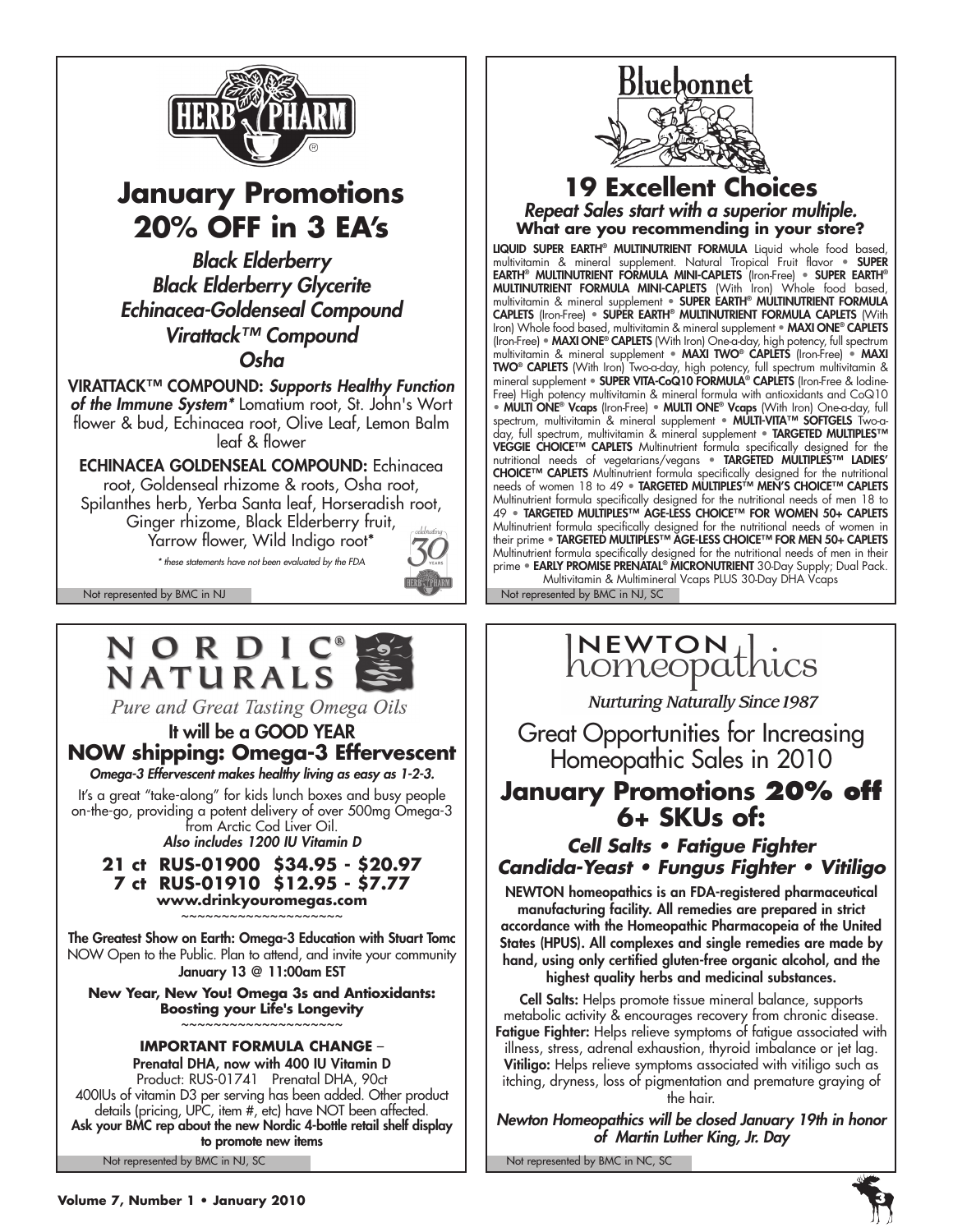

# **Your link to your local Yoga Studio**

*Dear Yogi Teachers, Juvo YogaFood is born just for you! Enjoy teaching with Juvo YogaFood!*

Let the community of health seekers that exists in the Yoga Studios of your community help you deliver the next food revolution: a Vegetarian Raw Food Diet

New Years Resolutions work best when accompanied by plant-based Organic Nutrients for Body Cleansing and Detoxification. Offer a product for everyone:

### *YogaFood Original Juvo Raw SuperFood Juvo Slim*

*Ask your BMC rep how each product is beneficial for the best of health naturally* 

Not represented by BMC in Eastern PA, NJ





# *January Promotions* **Body Heat Pain Relief, Vanilla Rub**

*Winter Can Bring On More Aches & Pains*

**Body Heat 15% off** *12-item case*

Penetrating, lubricating, warming and healing agents of Menthol, MSM, Whole Leaf Aloe Vera Juice, Arnica and other herbal extracts relieve tension + soreness. Use for athletic injury, physical exertion, arthritic aches, broken bones, shoulder tension, old injuries, carpal tunnel, daily stress & fatigue. The 100%-natural Vanilla extract leaves a delicious fragrance with a non-medicinal smell. Provides deeper, longer-lasting relief due to the carrying ability of the Organic Whole Leaf Aloe Vera, which carries the nutrients inward to the source of pain. This should be your

best-selling pain reliever!!

*Satisfaction Guaranteed!* Remember the 6 oz Unscented, 4 oz, 8 oz Pump





*Award Winning Dr. Ohhira's Probiotics 12 PLUS will soon be joined by another AMAZING Product*

> Essential Formulas will soon be introducing their latest product: Brazilian Green Propolis

# **Propolis PLUS**

- more potent and unique than European propolis
- harvested from the harsh lands of Southern Brazil
- from resins of young leaves of the *Baccharis dracunculifloria* plant
- high in cinnamic acid derivatives (i.e. Artepillin C)
- manufactured using patented Japanese extraction methods
	- combined with astaxanthin and probiotic extract
- you will be amazed about the known benefits!

*You will be talking about & recommending this product in 2010*



*Finest Quality Hair, Body and Skincare Accessories*

### *Bass Brush's Natural Wood Collection now has a complement:* **Hair Doc's New Bamboo Comb & Brush Collection** *Now that deserves a Compliment*

• Bamboo is one of the fastest growing, most readily renewable natural resources on the planet.

• It's 100% naturally grown without pesticides and it's biodegradable! • European design,a world-class brush at

a fantastic price

• Bass Brushes have been used and recommended by hair stylists everywhere • Daily brushing with a Bass natural bristle brush will help to improve hair condition, giving heathly looking hair.

Not represented by BMC in NC, NJ, Eastern PA *Testimonial: "I have had this brush for 8-10 years, and it is just beginning to show signs of wear.....Never before had I found a brush that was so completely able to detangle and smooth my long, easily tangled (especially at night!) hair.....It really is different from any other brush. Even the children liked it. Really glad to find it here, now that I need another."*

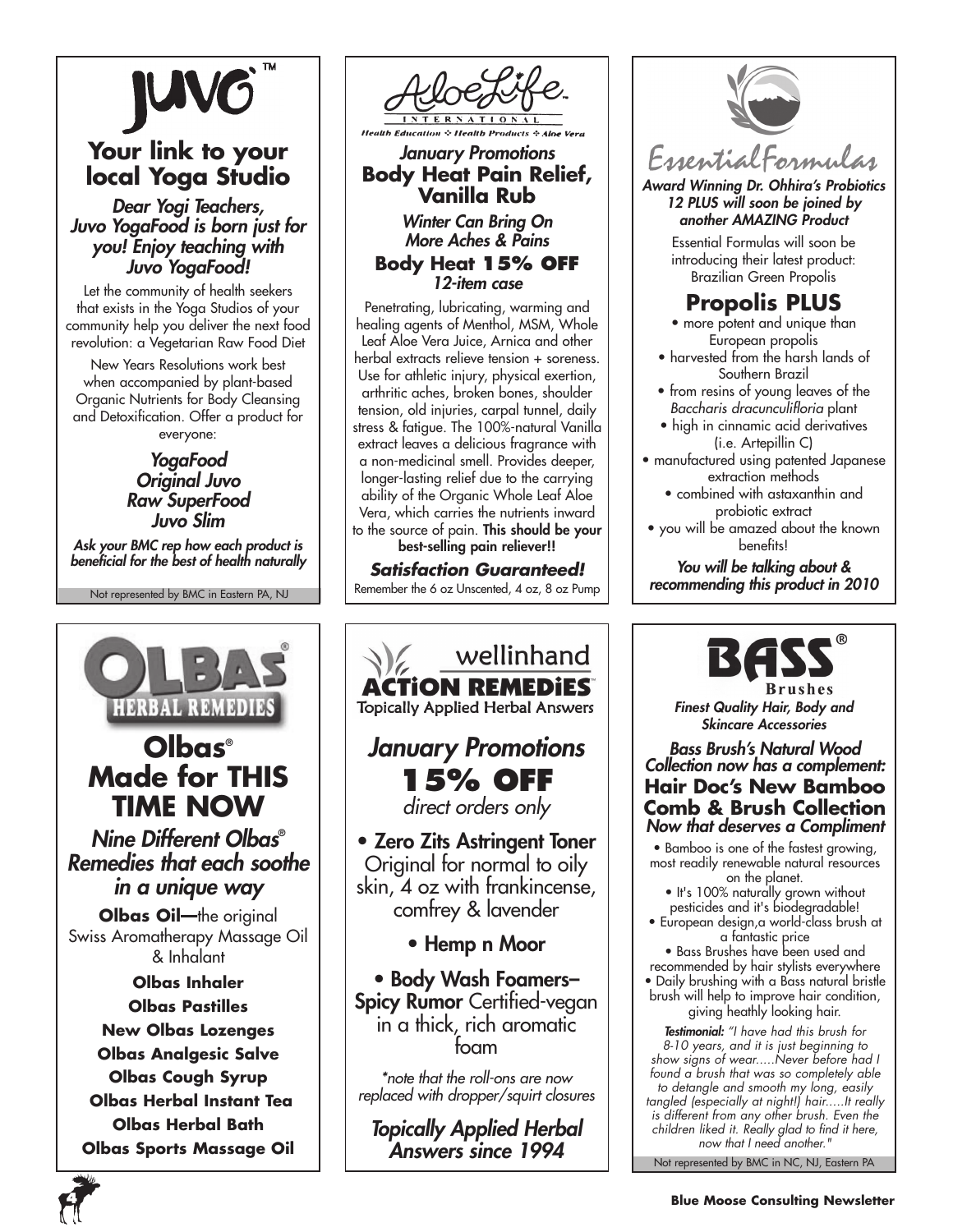

# *January Promotion* **Cold & Flu Season is actually just beginning 25% off Organic Moisturizing Hand Sanitizer**

Noticeably a high demand item: Organic & Moisturizing & Sanitizing Dermatologically tested + hypoallergenic Available in two sizes: pocket size tube & larger countertop bottle.

*"With the demand for hand sanitizer being at its peak, Surya Brasil Organic Hand Sanitizer is the sustainable and organic way to remove unwanted germs from the skin while protecting and moisturizing the skin. Though most sanitizing products have the effect of killing germs, neither the scent nor the feel of these products tends to be desirable." —National Educator Bettina Bond*

**For the latest information including their social activism, visit www.facebook.com/suryabrasil**

# immune **HEALTH BASICS**

CLINICALLY PROVEN IMMUNE SUPPORT

*January Promotions* **Preventative Health Care** 6 each per SKU **10%** 9 each per SKU **15%** 12 each per SKU **20%**

Wellmune WGP® beta glucans in 75, 125, 250 and 500 mg. dosages Yes!!, the Children's Chewable is now back in stock, 25 mg. chewable

#### **Need to get Fluent in the Latest info on immune support?**

Online "Immune Certification" Training Exclusively for retail salespeople who want to increase their knowledge of the immune system and *Immune Health Basics*, a natural dietary supplement designed to enhance immune health. Everyone who achieves a score of 80% or higher (11 out of 14) will receive a *Certificate of Achievement*, a free 30-count, 250 mg bottle of *Immune Health Basics* and a premium pen. *Ask your BMC Rep how, or go to* **www.immunehealthbasics.com/**

# **PERFECT® ORGANICS** *January Promotion The Lips Will Love You*

Our Shea Butter Lip Balms moisturize, protect, and soften your lips with 100% natural, vitamin-rich & healing ingredients including sweet almond oil + hazelnut oil. Made with Organic Essential Oils, these effective and super-nourishing lip moisturizers are your best bet for smooth, soft lips!

Perfect Organics vegan shea butters bathe the lips with moisture. Each 0.25 oz tub lasts a long time, as a little goes a long way! These products are manufactured to maintain the integrity of the ingredients through every step of production, offering a simple, perfect lip moisturizer. Perfect for gifts to others and for that indulgent treat for yourself. Three great choices for every pallet: Citrus Orange, Fresh Mint and Vanilla Twist.

# **Shea Butter Lip Balm 15% off** *when purchasing two or more*

*lip balm displays*

ingredients: \*Shea Butter,\*Sweet Almond Oil, \*Hazelnut Oil, \*Jojoba Oil, \* Essential Oil, Non-GMO Vit. E. (\*Organic).

VEGAN

# **MushroomScience®**

 **The Message for 2010 is Energy & Endurance** *The best food for the mission*

# **Cordyceps**

*January Promotion* **4-12 units = 10% off 12-18 units = 15% off**

**18-24 units = 20% off**

90 Vcaps, Dehydrated hot water extract with guaranteed levels of beta glucans, Cordycepic acid, and Adenosine

Only Mushroom Science offers you the scientifically-substantiated, dosage-guaranteed Cordyceps Cs-4.

Cordyceps, called *"winter worm, summer grass,"* or the caterpillar mushroom, in medicines of China, Tibet and Nepal, has been valued by today's world-class athletes for decades. A medicinal mushroom connoisseur will search out the Cs-4 variety as the early

physicians sought this substance for the Emperor: a food gem for energy and stamina!

All of the published clinical research has been conducted with hot water extracts of the mycelium of the Cs-4 strain of Cordyceps, the same strain Mushroom Science uses to produce their high potency extract.



*January & February Promotion* Gluten-Free **Detox & Cleanse** for the Whole Body

# *Mix & Match 28-unit Floor Display*

All Herbal, No Additives, Vegetarian. No Magnesium Stearate

| <b>The Magnesian Sicarale</b> |                     |                   |
|-------------------------------|---------------------|-------------------|
|                               | Mix & Match         | Mix & Match       |
|                               | <b>Formulations</b> | <b>Pure Herbs</b> |
| Buy 12                        | 10%                 | 10%               |
| <b>Buy 18</b>                 | 15%                 | 12%               |
| <b>Buy 24</b>                 | 20%                 | 15%               |
|                               |                     |                   |

#### *Herbal Formulations*

DermaCare®, Skin Detox/Cleanse, 120 Vcaps® HemoCare®, Blood Cleanse/Purification, 120 Vcaps® LaxaCare®, Healthy Bowel Function, 60 Vcaps® LiverCare®–Regular, Liver Cleanse/Detox, 90 Vcaps® LiverCare®–Economy, Liver Cleanse/Detox, 180 Vcaps® UriCare®–Regular, Kidney/Urinary Cleanse, 120 Vcaps® UriCare®–Regular, Kidney/Urinary Cleanse, 240 Vcaps® LiverCare® Liquid, Liver Detox/Detox, 6.76 fl oz

*Organic Single Herbs - Pure Herbs* Neem, Systemic Purifier, 60 Caplets Trikatu, Gastric Support, 60 Caplets Triphala, Colon Cleanser.Digestion, 60 Caplets *~~~~~~~~~~~~~~~*

*January Promotion Organique by Himalaya*® **Facial Care 10% off**

Not represented by BMC in Eastern PA, NJ



# **Sovereign Silver**

- Recognized Immunity-Building **Supplement**
- Imperative for Kids in School **Settings**
- Before, During & After Work when the Office is Down
- Products that should be Shared with the Elderly
	- Certainly an Exceptional Daily Support Supplement

# **December Promotions 10% off**

**2 oz vertical spray** *cannot be combined with other promos except normal volume discounts*

 **~~~~~~~~~~~~~~~~~~**

**Remember Sovereign Silver Endcap Discounts**

*How could you not be strongly promoting silver hydrosol NOW?*

Not represented by BMC in NC, SC, NJ, eastern PA

**retailers/Training/** *to sign up*

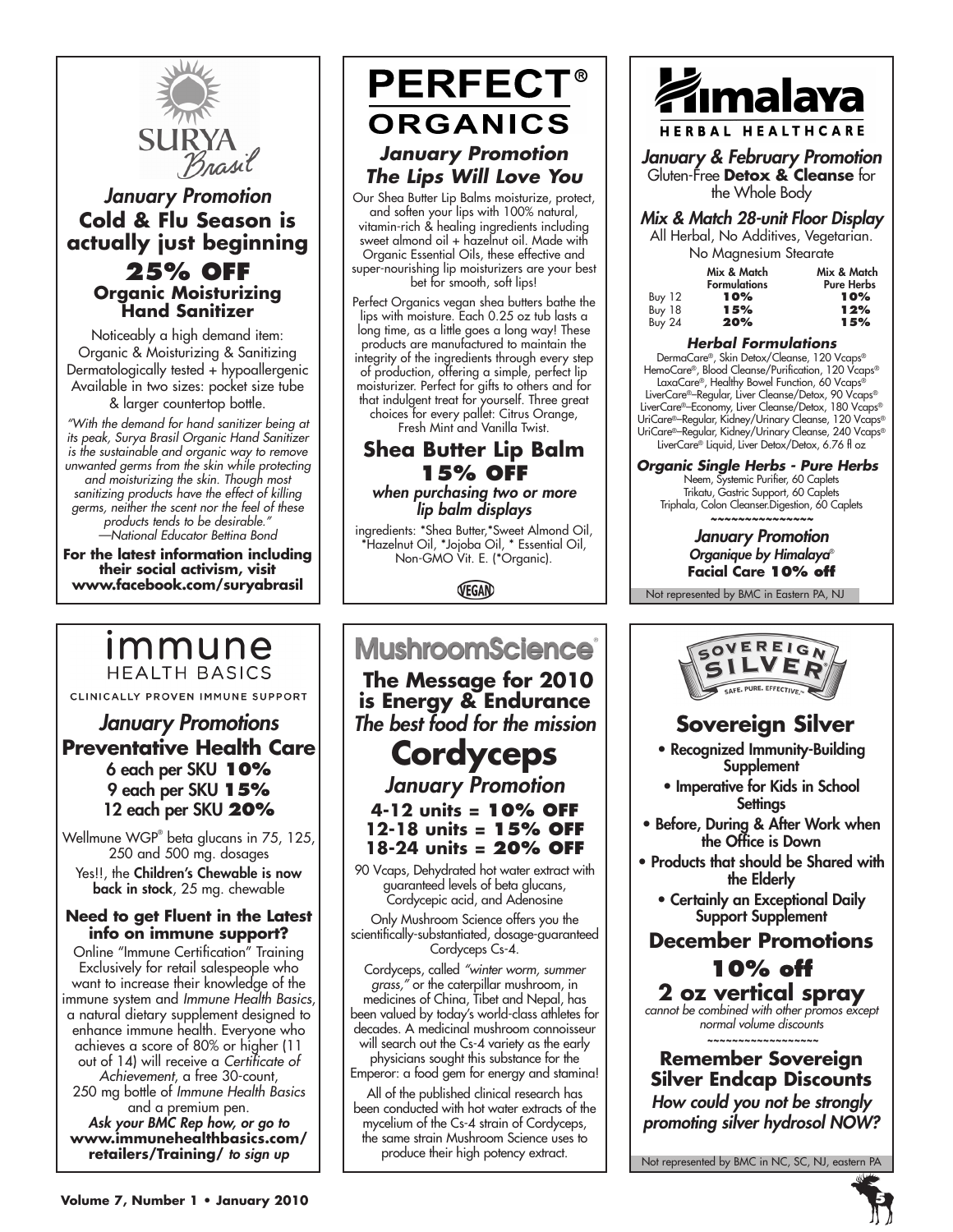### **Nordic Naturals Has a Champion**

*continued from page 2*

Foremost, these team ambassadors will bring an effective message to every strata of the sports market. If you have a radio/ television avenue that might prove profitable, contact your local BMC rep. As importantly, the marketplace will be positively affected by the message that emanates from this top-down marketing and outreach. Rachelle notes, "this can make a huge impact, but not just in the sports market. People look up to athletes and say that if that worked with them then surely it will benefit me as well."

It will bring increased brand awareness, making more people aware of the Omega-3s, and more people walking into your stores looking for Nordic Naturals.

There is also another major message here that can bring more business to your store. The sports nutrition market is real. More people are looking for trustworthy sports nutrition—people are becoming extremely distrustful of the mass market and the internet for their sports nutrition supplements. Look at the newspapers: every major league sport is fearful of steroids and tainted products—and why because the marketplace is filled with junk, and only the natural foods stores are the gateways to safe and effective products.

As Rachelle acknowledges, "Stores need to revamp and there needs to be reeducation for the staff." Most products being sold now in many stores are "missing efficacy". Look at your department: the problem is clear. Many places "sell on hype and price" and that is it!

Blue Moose Consulting sells many exciting products that are perfect for the athlete. Maybe it is time to look at that Sports Nutrition section again—especially as people start their New Year's Resolutions. Let's turn to a pro and ask her what she takes for her nutritional program.

"Of course, I take Nordic Natural every day," Rachelle says. Her other favorite supplements include:

"I take **Aloe Life's** *Healthy & Slim Daily Greens* every day, as well as their aloe vera juice." "Since I expect the best from my body, I have to be in the best health," so she takes **Dr. Ohhira's**  *Probiotics 12 PLUS* as well.

**Himalaya USA's** *LiverCare*™ for liver support, **Bluebonnet Nutrition's**  nucleotides and vegetarian *S.O.D.* and *Vegetarian Glucosamine-Chondroitin with MSM*. "For all I have done, I am amazed at how good my knees are."

"As we mentioned earlier, I take Bluebonnet's whey protein isolate because

this is the best way to get bioavailable protein." "I am also a huge fan of **Juvo**. I often take it an hour before practice as a complete meal and the energy from the raw foods helps me through a three-hour practice."

Note that every Sports Nutrition section should have superior quality whey protein (not cheaply priced glitz) and Omega-3 nutrition, as well as LiverCare™ as an essential. Everyone should be trained on the benefits and use of nucleotides and GliSODin S.O.D., and the need for immuno-supportive adjuncts that should be essential to any training/work-out regime,

"Whenever I am training intensely, I take Cordyceps" (from **Mushroom Science**). "When you train at a high level, you compromise your immune system. I take **Sovereign Silver** daily for immune support as well as a high dose of the Wellmune (WGP® ) from **Immune Health Basics**." (500 mg daily).

It looks like one of the benefits of working for Blue Moose Consulting is that Rachelle is able to afford the best there is with nutritional supplementation; and she practices what she preaches when it comes to optimal nutrition and health.

"Whenever I am looking for energy, I will make a mix of **Herb Pharm's**  rhodiola, eleuthro and gingko, or I will rotate this with their Athlete's Power Tonic™"

Rachelle would not let the interview end without praise for some of the exceptional body care items that Blue Moose Consulting and *Delicious Bodycare* represent.

"I always have Herbal Ed's Salve $T^M$ (**Herb Pharm**) in my gym bag. "I have tried many things and the *U-Knead-It Balm* from **Organique** is the best product for me. That, along with the Organique *Stress Massage Oil* are amazing."

Lips and Limbs: they are the purview of **Perfect Organics**. I asked Rachelle if we should add this to an interview about Sports Nutrition and the answer was authoritative. I was told I must mention Perfect Organics Lip Balm. "Lip Balm and Shea Butter every day. Shea Butter on my feet to keep my feet soft." Nothing else works as well. "I am a Perfect Organics girl! On my hands and feet every day out of the shower."

I asked Rachelle if she had any initial feelings about the new Nordic Naturals Omega Effervescent. "The effervescent delivery system is fantastic. I am excited about it. It will introduce a whole new group of people to Omega-3s who were not [taking them] before."

#### **Where next for Rachelle?**

Well, we hope that Rachelle is with *Blue Moose Consulting* and *Team Nordic* 

#### **Take 5 Minutes**

GOED, the **Global Organization for EPA and DHA**, is petitioning the Institute of Medicine to convene a panel of experts to establish clear dietary recommended intakes (DRIs) for Omega-3s, encouraging legislators to actively seek awareness of the benefits of EFAs. This institution of DRIs would have a profound effect on the industry and consumers.

I strongly urge all of you to go to GOED's site: **www.omega3petition.org** and sign this petition! The support for this cause is just another step in the right direction for the entire nutrition industry. So please, pass this on to whomever you know would help drive the initiative.

 —Sarah Syed Nordic Naturals **www.goedomega3.com**

forever. This year, Rachelle retired from professional full-contact football after nine years, many victories and awards and a mention in *Sports Illustrated.*

"I am now retired from professional football, and am searching for my next competitive love in sports." In training, "I am still working with the same level of intensity, I traded off heavy strength weights and am now using body-weight for strength training with Bikram Yoga" (a new pursuit). She loves the new practice of yoga 5-6 days a week and also runs 20- 25 miles a week. And she has never felt physically better. She is actively exploring for her next competitive sport.

"I have a quote attached to the bottom of my work emails", she says. "It reads, 'This is your world. Shape it or someone else will'. This applies to everyone in life on the field and off. What you make of your life—it is yours for the taking. And if you don't, someone else just might. This drive in sports….To be the best very time because I may never get another chance. In work, I have to be my best. In relationships, you never know if you will get another opportunity to make an impression or to show someone that you care."

Rachelle is an exemplary natural foods spokesperson. She is a modern woman with a wallop of balance, beauty and kind love. She feels that her "future is gorgeous. I see unlimited possibilities to learn and grow with our industry! I have a great zest for life with my family and friends and it pleases me to show the benefits of our industry to the people that I love"

A winning human being. An inspiration to us all, and the future of our natural foods movement. A True Moose, and a wonderful teacher to other members of the Blue Moose fold. A winner on our team of natural foods people. The newest member of Team Nordic! *Go, Nordic Naturals, Go!!!!* ❂



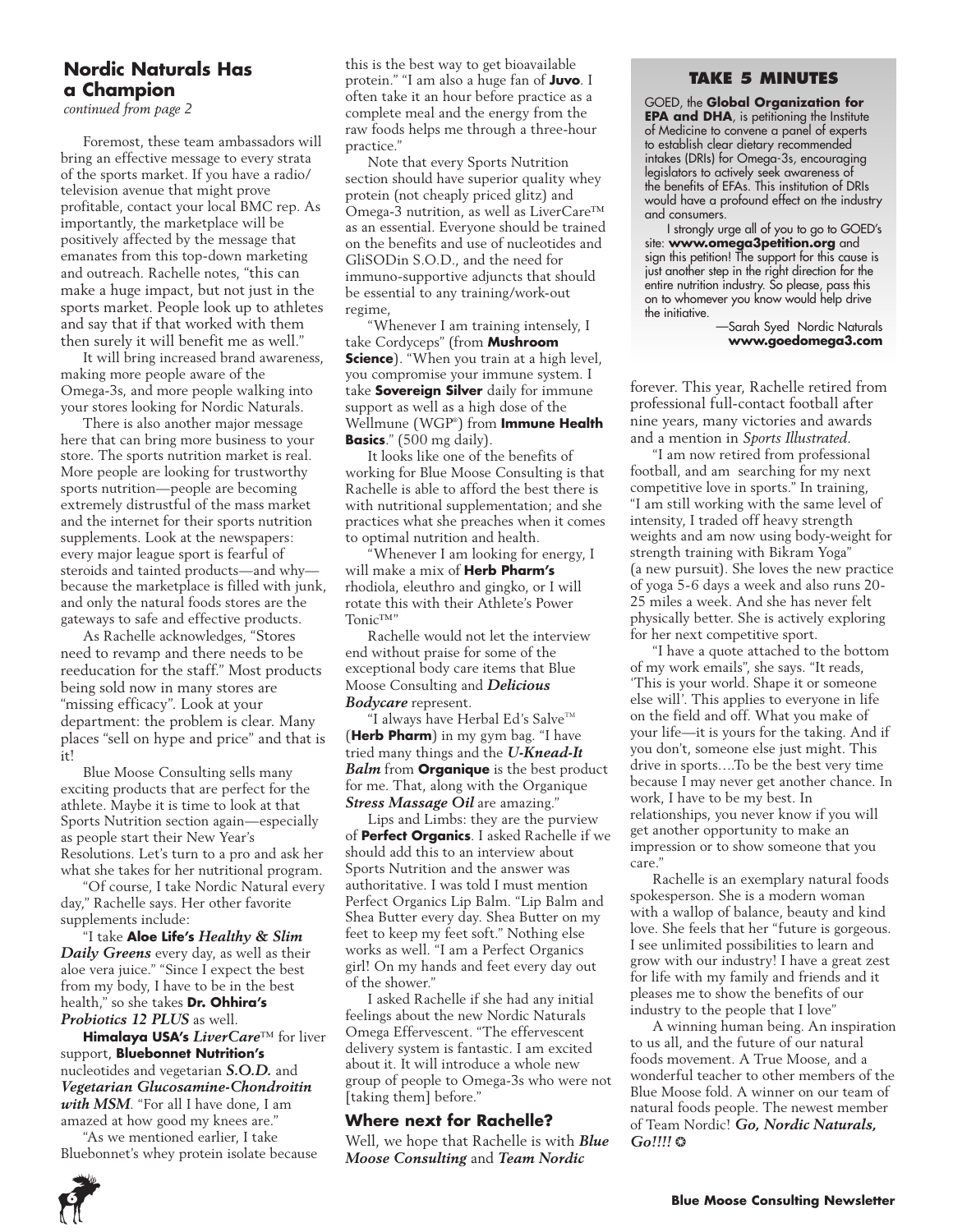### **No Weight on This Invitation**

*continued from page 1*

I believe that staff will be open about their progress—you can approach that subject with them on your own—but we shall report our numbers and percentages and successes and other observations in a



Cleansing Base with Essential Oils historically & scientifically known to demonstrate deep cleansing activity, Aromaland introduces this revolutionary breakthrough in liquid soap. *Modern times dictate that nothing is more important than regularly using a deep cleansing hand soap. Aromaland Natural's "Defense Formula" liquid hand soap is a must at every* 

*sink in your home or business.*

future issue of this always helpful newsletter.

### **Talk About Momentum (1)**

Two newsletter articles the two month's before New Year's Resolutions: how timely! To bring credence to the timeline, we will run this project a minimum of four months. We may then follow it with a second 4-month continuation. After you hear my temptation, you might consider opening this project up to your staff or your community.

First, many companies and many stores use the occasion of the New Year to follow the trends and highlight weight-loss products. Most end that momentum after a 30-day cycle, not only because most people today only have a two-week attention span—but also because there are more waves to your individual sales planner that must be hit (most people turn in February smartly for 'heart health'…). Wouldn't it be nice in 2010 to have sales cycles that persisted for 6 months with many repeat sales? What better time to start than now, January 2010?

Second, while people desire good habits and weightloss after a holiday eating spree, the real Holy Grail of Weight Loss is bathing suit season. Four months, for most people, will roll into April-May and by then the lost weight will have a beautiful reward: a comfortable fit for the season's bathing suit. Yes, this plan is beginning to make sense.

Getting people involved always creates a fine momentum. People like being a part of something, and when that something is a healthy habit that will make them feel

### **"We Are health food people" Corinna Belizzi, Divsion Manager, Retail Markets, Nordic Naturals**



Enjoying the midnight sun in Artic Norway

"I am honored to welcome in 2010 with the We Are Health Food People Spotlight...Born at home in Ashland, Oregon I enjoyed my childhood with parents who gardened and farmed for much of the food we put on our table. Natural was simply a way of life. Even as I entered college at UC Santa Cruz studying archaeology I wondered what our ancestors ate, how they prepared their food and what natural remedies they used. After completing my bachelors, I began working for an herbal extract supplier selling raw material and assisting in formulation of products. As the FDA allowed for a health claim regarding fish oils and heart health in 2002, I began to research Omega-3s and developed "dream formulas" including the herbal extracts I sold. With all the research on Omega-3s, the striking lack of these essential fats in the North American diet was appalling – but fixing the problem wouldn't be easy. The natural products industry faced one giant problem. Fish oil tasted *awful*.

Then, at NPEW 2002 I came across Nordic Naturals. Chewing their patented fruit flavored capsules I asked myself, "Where's the fish? How can it taste *good*?" I sampled every product they made in awe and disbelief as the realization hit home. "Fresh fish oil tastes *great!*" Just 3 months later, I was blessed with the opportunity to join Nordic Naturals as their National Sales Manager. With Joar Opheim—our founder and visionary leader—at the helm, we sought out to pioneer a new market in the U.S. for the highest quality and most researched Omega-3 Fish Oils the world had ever seen. Over the past 7 years, the mission of the organization has become my own. Together we strive to ensure omega-3s are not only available to every person—but in safe options they can *enjoy* taking. The Omega-3 Effervescent is one more stride in that direction.

### **phone education at your fingertips**

**Himalaya USA** Organique with Pratibha, January 5, 12 & 3 PM

**Newton Homeopathic** Homeopathy & Modern Dis-Ease, January 5, 10 AM & 3 PM

**Himalaya USA** Formulations & Herbs with Ryan, January 6, 12 & 3 PM

**Nordic Naturals** Live Training with Stuart Tomc, New Year, New You! Omega 3s and Antioxidants : Boosting your Life's Longevity, January 13, 11:00am EST

**Himalaya USA** presents Dr Grace's 3 Herb Thursday, Liver Detox & Cleanse January 21, 10 AM & 1 PM

**Herb Pharm** Herbal tele-training series with Julie Plunkett Energy & Adaptogens highlighting: Adrenal Support Tonic™, Ashwagandha, Rhodiola, January 21, 2 PM & 7 PM

*Ask your BMC reps how to attend and alert all staff members*

better about themselves, then there is all the more reason to promote.

### **Momentum (2)**

It just so happens that there are often many deals that occur in January for this new year's agenda, and often new deals arise in March-April for the Detox season. SO, you can creatively build many sales, deals and marketing around this event.

Right now, look at all the great things you can play with:

- \* **Aloe Life** has their new *Super fruit whole leaf aloe concentrate*
- **Himalaya USA** has a spectacular 28-bottlle promo that highlights digestion and detox
- **Juvo** has great momentum on their *JuvoSlim* meal replacement
- There is new press on the efficacy of the **Bluebonnet** *Trimology*™ product that you can utilize.

There is no time like the present, so start a dialogue with your BMC rep, or give me a call.

Check out the logic of the plans we are devising. Consider joining the merry band of the weight-less. Consider the practicality and the cost-benefit of running with a defined program over a defined period of time. What have you got to lose?

Ask your BMC rep to share the latest study that was published using the Licorice Flavonoid Oil from Kaneka that is found in Bluebonnet's Trimology™. The importance of this product is that is seems to effectively target the danger zone of the visceral fat surrounding the waist. When I took this product with compliance before, I noticed some very visual results in the first 60 days—and then I got too busy and *continued on page 8*